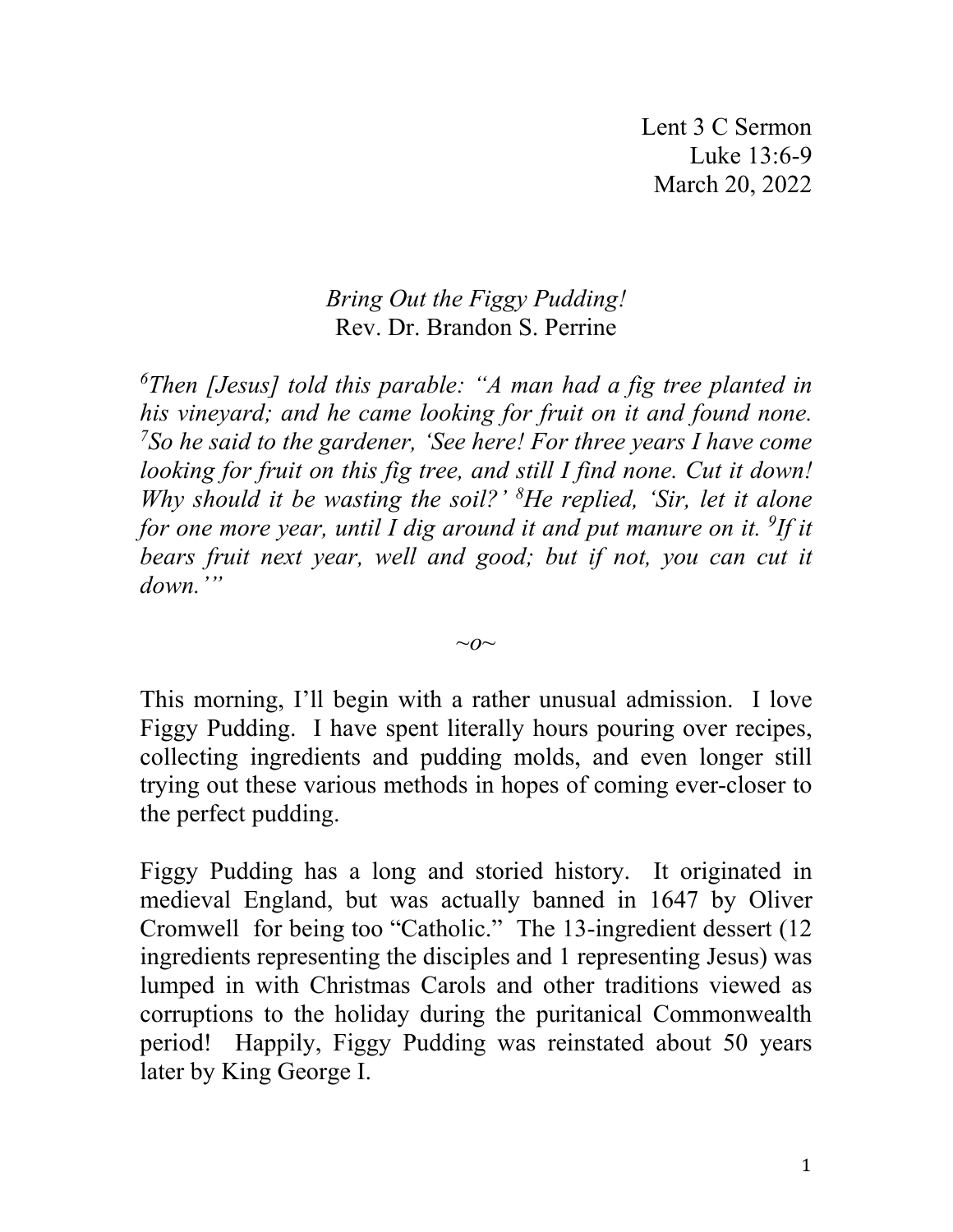My obsession with Figgy Pudding—also called Plum Pudding or simply, Christmas Pudding—began in 2003 when I left the university where I was studying in France to join a couple of my classmates for the Christmas holiday at their home in Ireland. After the Christmas-Day Feast, my friend's mother brought out a sticky brown lump smothered in yellow custard and served it for dessert—Figgy Pudding. It was divine and I've made it almost every Christmas since. The interesting thing about Figgy Pudding, though, is that for all the ingredients it does contain—raisins, currants, orange zest, lemon zest, nutmeg, cinnamon, mixed spice, flour, sugar, eggs, brown bread crumbs, suet, and brandy—for all the ingredients it does contain, Figgy Pudding does not contain even a trace of fig.

This dessert would have been perfect then for the vineyard owner in the parable Jesus told his friends. This man had planted a fig tree three years ago and still the tree had not produced a single fruit. Eager to make room for something useful, the owner instructed his gardener to chop down the barren tree, but the gardener persuaded the vineyard owner to give the tree one last chance. He would cultivate the soil and fertilize it and if it still yielded nothing, well, then he would chop it down. I can almost hear the vineyard owner shouting, "Bring out the Figgy Pudding and bring it right here!"

There is something unsettling about this parable for me. As you know, parables are rarely about the people or things in them, but they point beyond themselves to real-life people or situations. Parables are teaching stories, typically employed to get through to even the most obtuse of Jesus' hearers. A classic interpretation of this parable suggests that God is the vineyard owner ready to chop down the tree. Jesus is the gardener begging just a little more time and we are the tree. I don't like the idea of such an impatient God or of a Jesus that has to beg God to reconsider a harsh judgment. And I certainly don't like the idea of being the tree that's been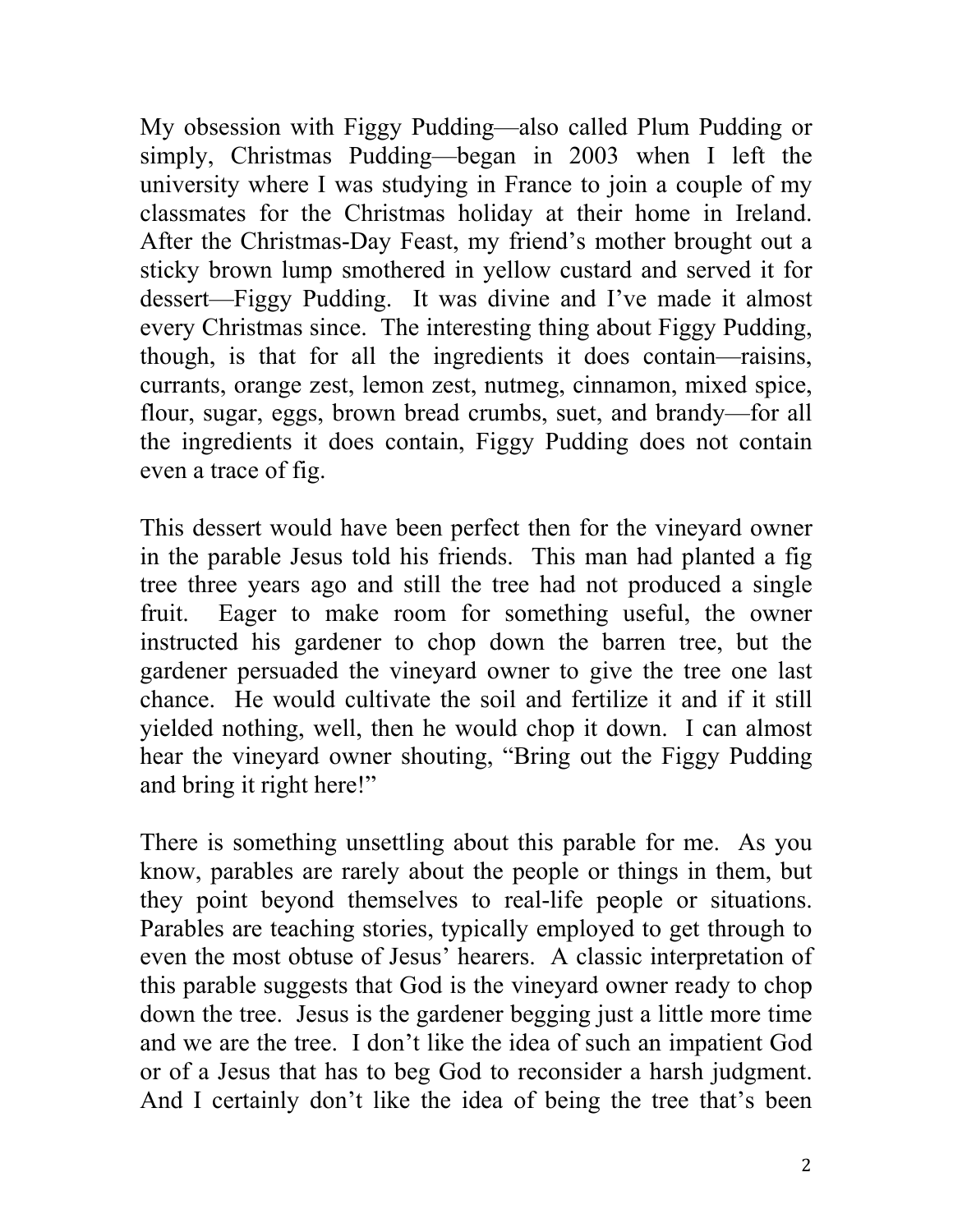given one year to produce fruit worthy of the space I take up in the vineyard or it's the axe. That's a lot of pressure! But, I don't really believe that's what this parable is actually about.

Truth be told, I think that we actually represent two of the characters in the story. On the one hand, I think we are the vineyard owner—impatient, economical, swift to bring down the axe if fruit is not borne according to our own timetables. On the other hand, I think we are also the tree—expending every last bit of our energy to dig deeper roots, to stretch wider branches, to grow larger, shadier leaves, but there is just no energy left to produce figs. Have you ever felt like that tree? I know I have. We give all that we have to give and still, we hear the voice of the vineyard owner, our own voice or the voices we perceive coming from others saying, "I want to see fruit and if you can't produce it, no matter how hard you try, you'll be cut down."

Here entereth the gardener. Finally, a voice of reason and assurance. "Give me one more year," he begs. "I'll cultivate the soil and fertilize the tree. It will yield its fruit and if it doesn't, then you can cut it down." Friends, that voice, the patient gardener, that voice is divine. The truth is, we are our own worst enemy. We are both the tree and the one bearing the axe.

Life is tough! How can we make Figgy Pudding without figs and how can we bear fruit when we have so little left to give? And yet for all the fatigue that we feel, the exhaustion that threatens to claim every bone and muscle of our bodies, we pile on expectations, deadlines, endless tasks, and seemingly dire consequences. But in the back of our mind a voice is desperately trying to break in, "Be patient. Give the tree another year. I'll cultivate the soil and fertilize it. It will bear fruit." And when that year passes and the fruit is still not apparent, the same voice will ask for more patience and more time because, the truth is, we are both the tree and the axe barer. It's the divine voice of the